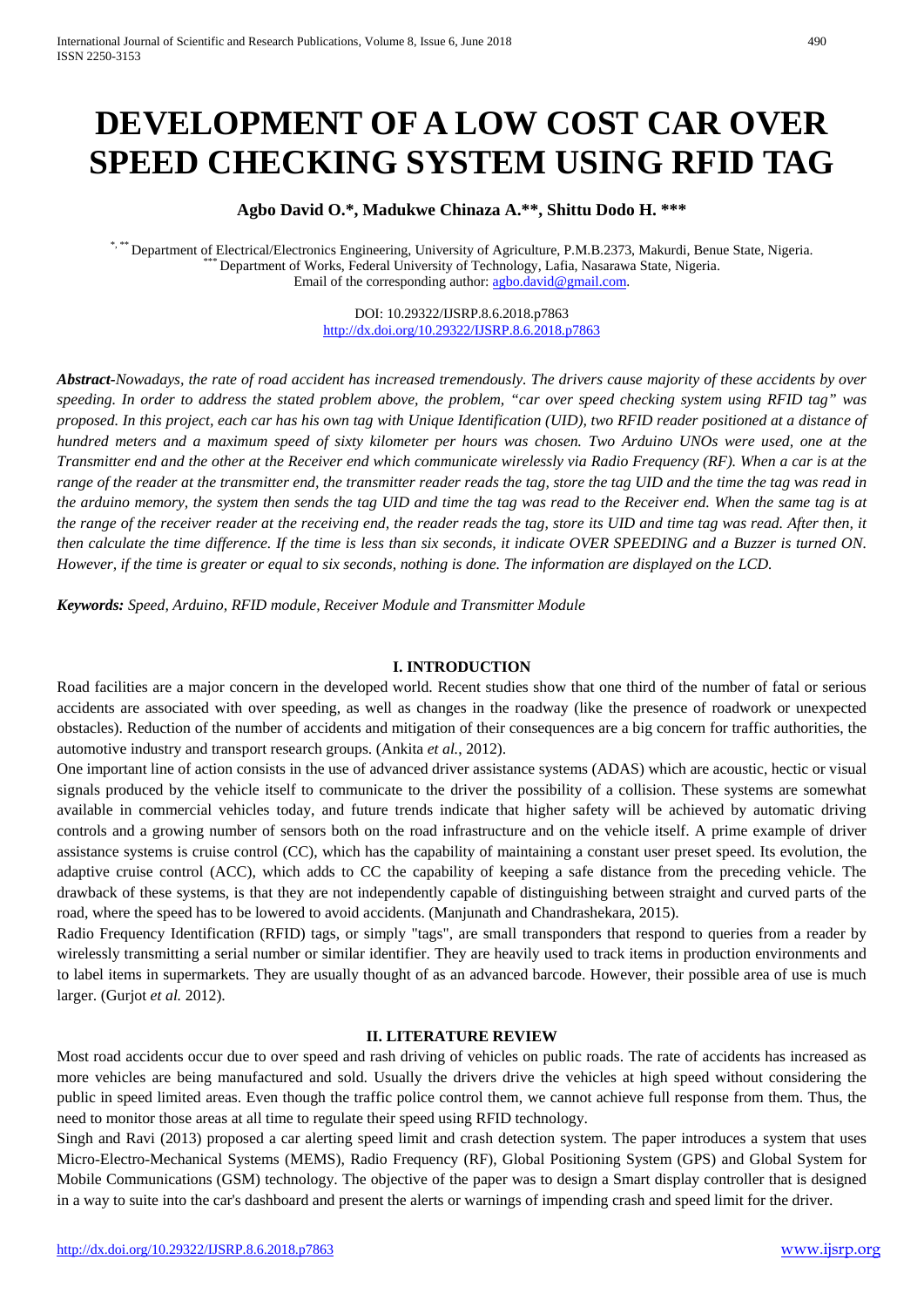Lujaina *et al.* (2014) proposed an automobile speed violation detection system using RFID and GSM technologies. The system has two RFID readers along with a passive tag that is attached to the vehicle via PIC18f45k22 and GSM is utilized to notify the vehicle's owner and Police through Short Message Service (SMS). Furthermore, a picture of a vehicle is taken via the Camera and a fine is charged when the speed limit is exceeded.

Eswaramoorthy and Arunkumar (2014) proposed intelligent vehicle control based on identification of road signs by solar powered RFID transponders. They used an RFID reader present in the vehicle to sense the vehicle speed limit on the tag (attached to the speed limit signboard) as a reference speed input, here, the active RFID tag is used in the signboard which has a battery charged using the solar panel and this reference speed is given to the Electronic Control Unit (ECU). Meanwhile the vehicle speed sensor present in the wheel gives the actual speed of the vehicle on road. The output of this ECU unit is given to the proposed braking system present in the automobiles.

Leena et al. (2014) proposed an automatic speed control of vehicles using RFID. In this paper, the speed of the vehicles can be controlled within certain limit in restricted zones without interruption of the drivers. The RFID reader is attached to the vehicle and the RFID tags are at the zones. These tags are programmed to send a coded signal when the reader comes in proximity. Whenever the vehicles enter into these zones their receivers will receive this code and the speed of the vehicles is controlled automatically with the help of the micro controller unit present inside the vehicle. The tags are placed at the beginning and the end of the regions for which the speed should be reduced.

Farrukh *et al.* (2015) designed and implemented a smart vehicles speed monitoring system-using RFID where the monitoring system stations are placed on different locations. Each car has its RFID tag and each stations through RFID and cameras system is saving information of vehicles like vehicle identity, time when it is crossing, speed, picture etc. RFID reader will save information for all these vehicles, which are passing through this RFID reader. Every station is connected to main data base station, which is collecting data from all these stations.

Pulkit *et al.* (2017) presented speed check and over speed detector. Their idea was to calculate the speed of sound and the time it takes to reach the object (time taken to receive echo/2) to determine the range of the object. Here, the trigger signal is recorded at specified time interval (at two different time intervals) for every moving object detected. The difference of the distances recorded is divided by the difference of the time at which both the trigger signals are received. This gives the speed of the moving object. The controller further sends the value to the speed recorded to the controller placed near the display board. This is how speed of the target vehicle is displayed on the LED board. If the speed calculated is above the predefined limit, a WARNING message is sent to the display, which triggers the camera connected to the raspberry pi Arduino to capture the image of the vehicle along with its number plate. The image is sent as a message or mail to a server maintained by the authority person or sent to drop box using cloud computing.

There are many applications of RFID, which are being used in cars. In this present project, that is, car over speed checking system using RFID module (reader and tag) (RFID Technology, 2017). This is achieved with the help of two readers positioned at a distance. Each car has its RFID tag, the monitoring system stations is placed at different locations. The RFID reader save the information of the car such as time it is crossing, speed and display the information on the LCD. The minimum time it will take the car to pass the two readers, have already been calculated with the help of the specified speed and the distance. Using the Arduino Uno (Arduino data sheet, 2017), if it takes any car lesser time to pass the specified time, it indicate over speeding.

## **II. MATERIALS AND METHODS**

The Block diagram of the system is shown in Figure 1. It comprises two major sections; the first section is the transmitting of the car over speed checker and the second section is the receiver section of the car over speed checker.



Figure 1: Block Diagram of a car over speed Checker.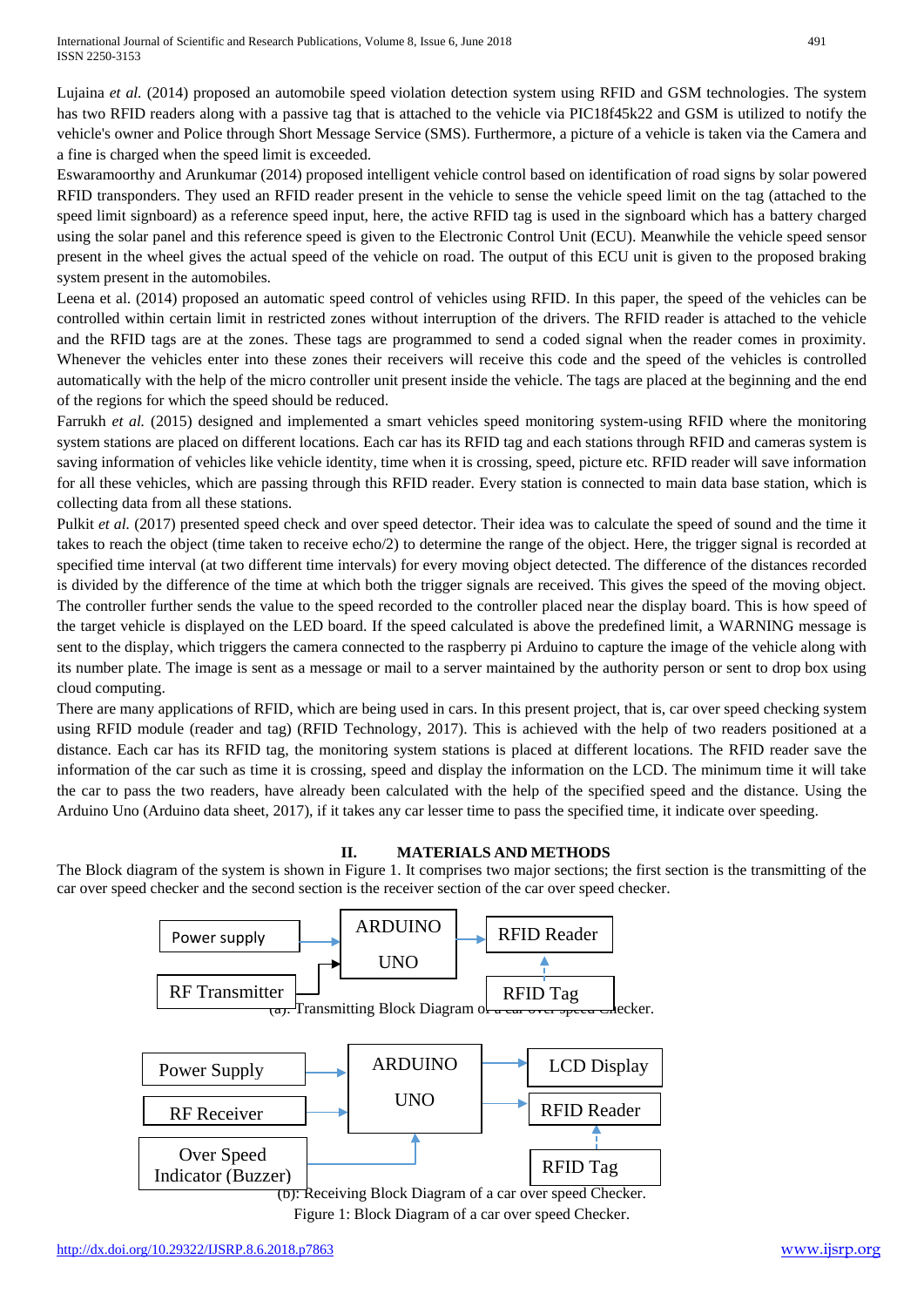International Journal of Scientific and Research Publications, Volume 8, Issue 6, June 2018 492 ISSN 2250-3153

The circuit shown in the Figure 3a and 3b is the transmitter and receiver of the car over speed checker. In transmitter section of the car over speed checker, the RFID Reader was connected to pin 8, 9, 10, 11, 12 and 13. In the void loop section, the Arduino was programmed to continuous looping till it has read a tag and store the time in a variable start, the UID (Unique Identification) number and stores it in the variable content and then transfer the data serially to the receiver through RF module connected to pin 1.

The receiver part of the code was written by creating a new project in the Arduino Integrated Development Environment (IDE) []. The LCD library, the RFID library, the virtual wire library were initialized. In the void set up section, pin 8 was declared for buzzer. Pin 2, 3, 4, 5, 6 and 7 was declared for LCD and pin 8, 9, 10, 11, 12 and 13 was declared for RFID module. Also, RF module was declared for pin 1. In the void loop section, the Arduino is programmed to continuous looping and wait till a data is received through the virtual wire Read function, proceed to wait, then scan a tag and compared the scanned UID with the received one to confirm the identity. The Arduino then proceed to check the time difference. If the difference is less than the set time, it should send a HIGH to the buzzer but if the difference is greater than or equal to the set time, it should send a LOW to the buzzer. This is then followed by a flash of an LED and a display of UID on the LCD screen. The code was burn into the Arduino by first connecting the USB cord to the computer port by selecting the board and the port that is, the COM pin which can be found under the tools in Arduino IDE. Then upload it by clicking the upload command in the Arduino Integrated Development Environment (IDE).

The flowchart of the program for the system is shown in figure 3 and 4.



(a) Transmitting circuit diagram. (b) Receiving circuit diagram. Figure 2: Car over speed checker circuit diagram.

In our study, two RFID reader are placed  $100m(0.1km)$  apart and a maximum speed of 60km per hour is specified for each car. That is, distance  $S = 100m$  and maximum speed  $V = 60km/hr$ .

= ………………………………………………………..1.0

However, distance between two readers is 0.1km and the maximum speed is 60km per hour. By substituting these values into equation (1.0), we have minimum time taken to be:

$$
T = \frac{0.1}{60} = 0.001667 \; hour.
$$

Therefore, the minimum time taken between the two readers is approximately (6 seconds). If it takes any car less than (6 seconds) to pass the two readers, the system indicates OVERSPEEDING.

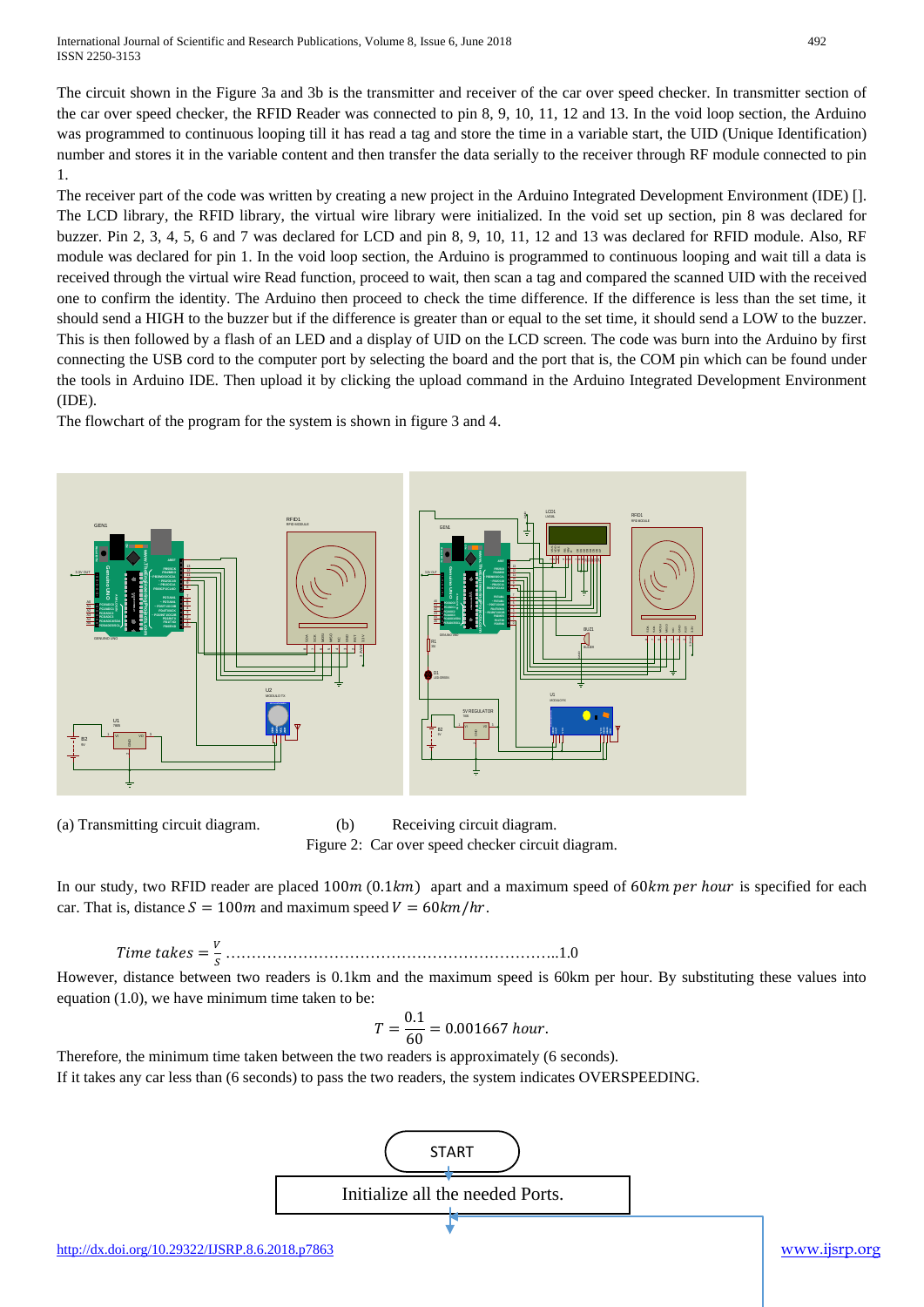



**III. RESULTS AND DISCUSSION**

The hardware construction displaying connections is shown in figure 5a and 5b.



[www.ijsrp.org](http://ijsrp.org/)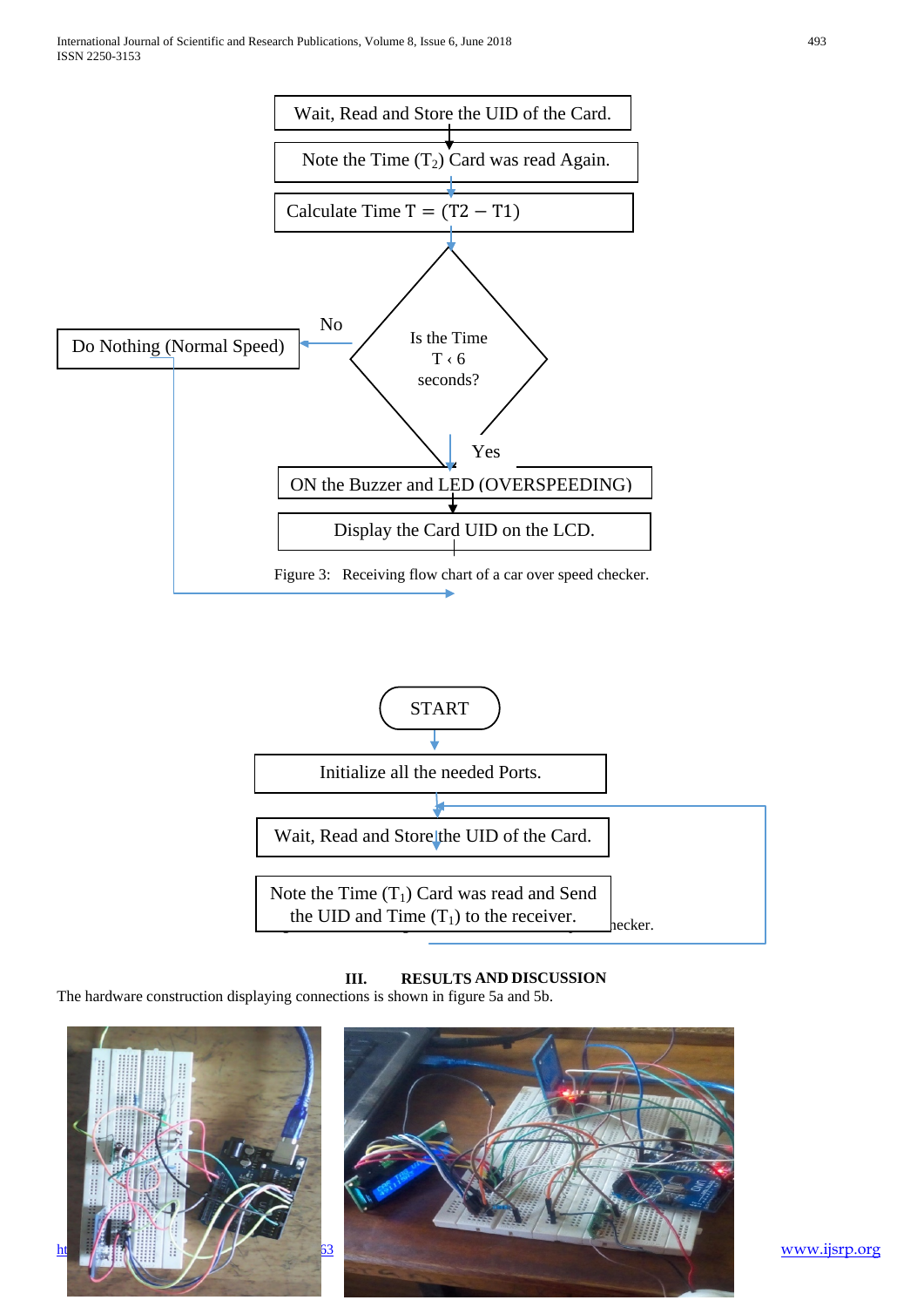## (a): The Transmitter of car over speed checker

(b): Receiver of car over speed checker.

Figure 5: car over speed checker on bread board.

When the circuit is successfully powered, the display on the LCD showing that the reader is reader to scan a tag is as shown in figure 6.



Figure 6: Initialization process

When the car is at the range of the reader at the transmitting end, the reader reads the tag UID and the time the tag was read, it then send the tag UID and time wirelessly to the receiver. When the same tag is at the range of the reader at the receiving end, the reader reads the tag and the time again. It then find the time difference, if the time is less than six seconds, it indicate Over speeding, the buzzer is turned ON and the tag UID is displayed on an LCD as shown in figure 7.



Figure 7: Display of tag UID and time of cars that over speed

But if the time difference between the transmitting end and the receiving end is greater than or equal to six seconds, it indicate that the car did not over speed and the buzzer is not turned ON. The display on an LCD is as shown in figure 8.



| <b>State</b>      | <b>Condition</b>                    | <b>Display</b>                   |
|-------------------|-------------------------------------|----------------------------------|
| Over speeding     | when the time difference is less    | Tag UID and Time.                |
|                   | than six seconds                    | Also sound the buzzer            |
| Not Over speeding | when the time difference is greater | Time, No tag UID and No sounding |
|                   | than or equal to six seconds        | of buzzer.                       |

## **VI. CONCLUSION**

Car over speed checking system using RFID tag will be a great solution in reducing road accidents through various charges that will be made by the police. It is now an established fact that the aim of this project work has been fully achieved but there is a room for improvement if the recommendation below can be fully implemented.